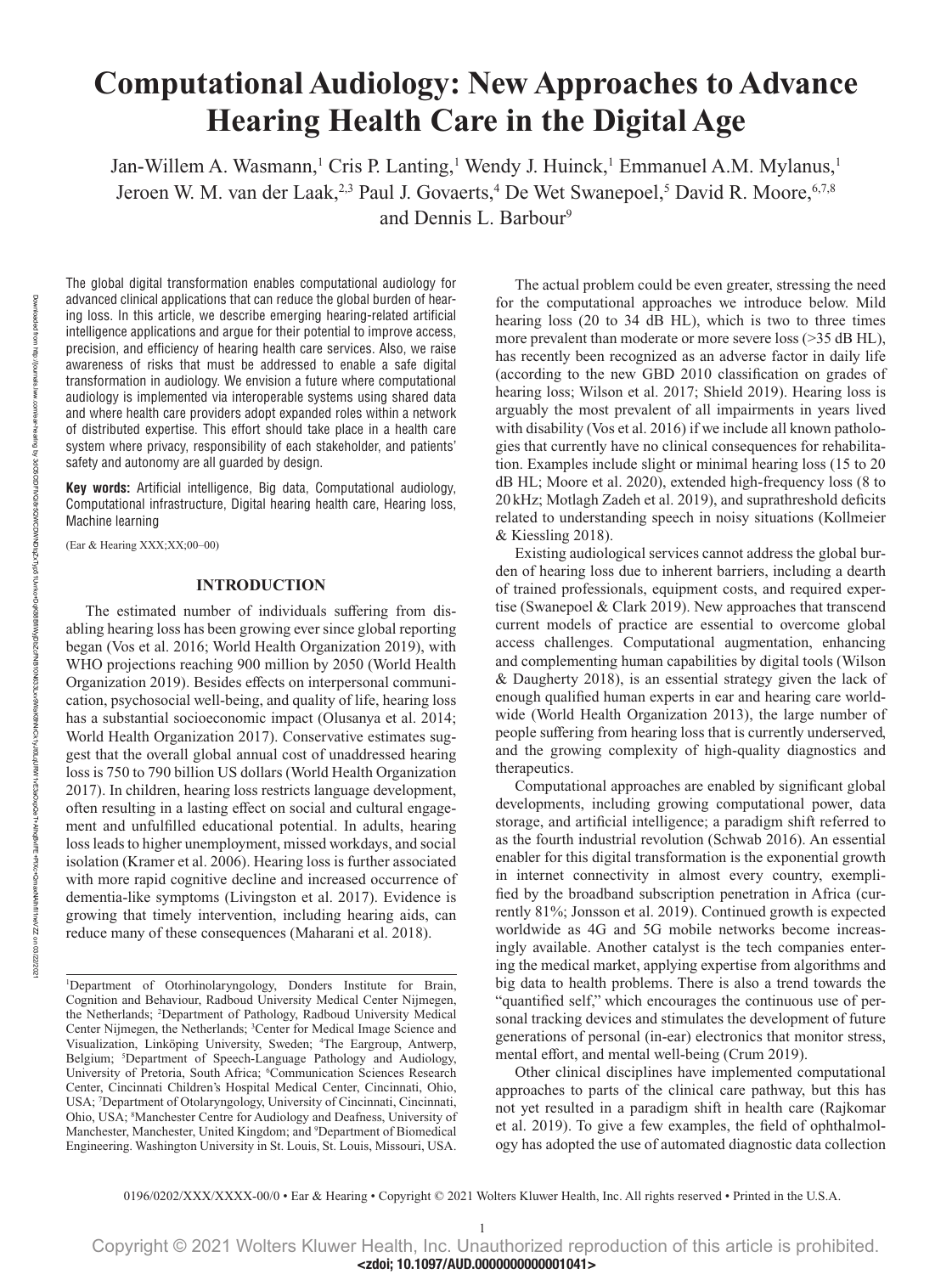hardware (Bizios et al. 2011). Radiology has begun adopting computational image segmentation for automated diagnoses (Hosny et al. 2018). Genotype information is standardized to evaluate patient health and effective cancer treatment (Benson et al. 2012). Also, mobile phones are becoming standard tools in many disciplines, including diabetes management (Thabit & Hovorka 2016) and dermatologic diagnoses (Ashique et al. 2015), among many other applications. These are examples of computational approaches for diagnosis, self-evaluation, and treatment. Unfortunately, all the different components identified have developed across different fields—there is no clear indication that all have been applied to a single field. Therefore, if clinical audiology adopts most of the principles defining computational audiology, it can generally become a standard-bearer for modern clinical care delivery. In this perspective paper, we sketch out how computational approaches may further develop audiology and illustrate fundamental advances in diagnosis, therapy, and rehabilitation that could become essential elements in a comprehensive digital transformation of clinical audiology.

# **DEFINITION AND EXAMPLES OF COMPUTATIONAL AUDIOLOGY THAT MAY IMPROVE PRECISION**

Audiology is an exceptionally strong candidate for computational augmentation and may benefit from the current and novel power of computational science because of its strong mechanistic theory, numerical nature, measurement-driven procedures, and the multitude of clinical decisions to be made. Here, we introduce the term *computational audiology*, which we define as:

# **COMPUTATIONAL AUDIOLOGY**

Computational audiology: the approach to diagnosis, treatment, and rehabilitation in audiology that:

- uses algorithms and data-driven modeling techniques, including machine learning and data mining, to generate diagnostic and therapeutic inferences and to increase knowledge of the auditory system;
- leverages current biological, clinical and behavioral theory and evidence;
- provides or augments actionable expertise for patients and care providers.

The readily quantifiable nature of audiological procedures makes audiology well suited for modern machine learning and data collection techniques. Translational reasons to apply computational techniques in audiology include (i) improved accuracy, increased speed, wider application of (diagnostic) tests and evaluation (applied to, e.g., audiometry; Schlittenlacher et al. 2018b); (ii) objective and consistent interventions, outcomes, and decisions across clinicians and clinics (applied to, e.g., CI fitting; Meeuws et al. 2017). Over time, algorithms can become more sophisticated and take over tasks now performed by humans or take on tasks that are currently not performed due to a lack of resources, time, or clinical consequences, including screening for milder forms of hearing impairment. Computational audiology can improve care by dealing with multifactorial data, including indices of psychosocial well-being, quality of life, comorbidity, and patient-centric, individual descriptors of complaints and symptoms. For example, Palacios et al. (2020) used an unsupervised learning approach to study heterogeneity of patients suffering from tinnitus by analyzing the complaints and symptoms described in an online patient forum. In addition to deterministic methods, it also facilitates the use of probabilistic methods that include uncertainty and likelihood to cope with the wide variability across individuals with hearing loss.

The application of algorithms in audiology is not new. Historically, it has been restricted mainly to cohort-level inference, for example, in understanding the incidence and degree of hearing loss in the general population (Mościcki et al. 1985), and the prescription of sound-amplification for different types and degrees of hearing loss (Byrne & Burwood. 2001). Individual refinement based on learning systems could be a promising way forward but raises many challenges to perform in an evidence-based manner (Barbour 2018).

#### **Diagnostics**

In general, diagnostic procedures in audiology consist of a sequence of psychometric and physiologic tests. Clinicians may benefit from computational augmentation because they need to deal with uncertainty, time constraints for testing, and the individual features of the patient. Clinical experts will typically evaluate test results visually and from summary statistics (e.g., average HL), which requires skill and experience but also introduces subjective variability in interpretation, restricts estimates on the certainty of the overall outcome, and impedes more advanced (multifactorial) analysis, which is difficult for humans (Kahneman 2011).

Limited time for testing is arguably the most significant constraint in collecting high-quality multidimensional data for an individual patient. However, machine learning allows, in principle, for flexible, efficient estimation tools that do not require excessive testing time. In an approach known as active learning, new computational tools actively determine which stimuli would be most valuable to deliver in order to converge onto an accurate estimate rapidly. Active learning was recently applied to diagnostic tests including basic audiometry (Schlittenlacher et al. 2018b; Barbour et al. 2019a), determination of the edge frequency of a high-frequency dead region in the cochlea (Schlittenlacher et al. 2018a), and hearing aid personalization (Nielsen et al. 2014). Also, when multiple factors that share some relationship are available, an active learning method can learn and exploit the relationships in real-time. For instance, data from the National Institute for Occupational Safety and Health database (Masterson et al. 2013) has been deployed as Bayesian "prior beliefs" to assess the similarity between ears of 1 million participants. A bilateral audiogram procedure that uses these priors speeds up testing considerably (Barbour et al. 2019b).

Principles of computational audiology may be applied to current research and clinical issues. For example, machine learning approaches to image analyses of otoscopy of the eardrum demonstrate the potential to supplement audiological tests with a diagnosis of potential outer and middle ear pathology (Myburgh et al. 2018; Cha et al. 2019). With a reported accuracy of between 81 and 94% and options for capturing and receiving diagnosis using mobile phone-based otoscopy, these approaches provide direct feedback to the clinician and therefore could allow point-of-care interventions and optimize current care (Myburgh et al. 2018; Cha et al. 2019).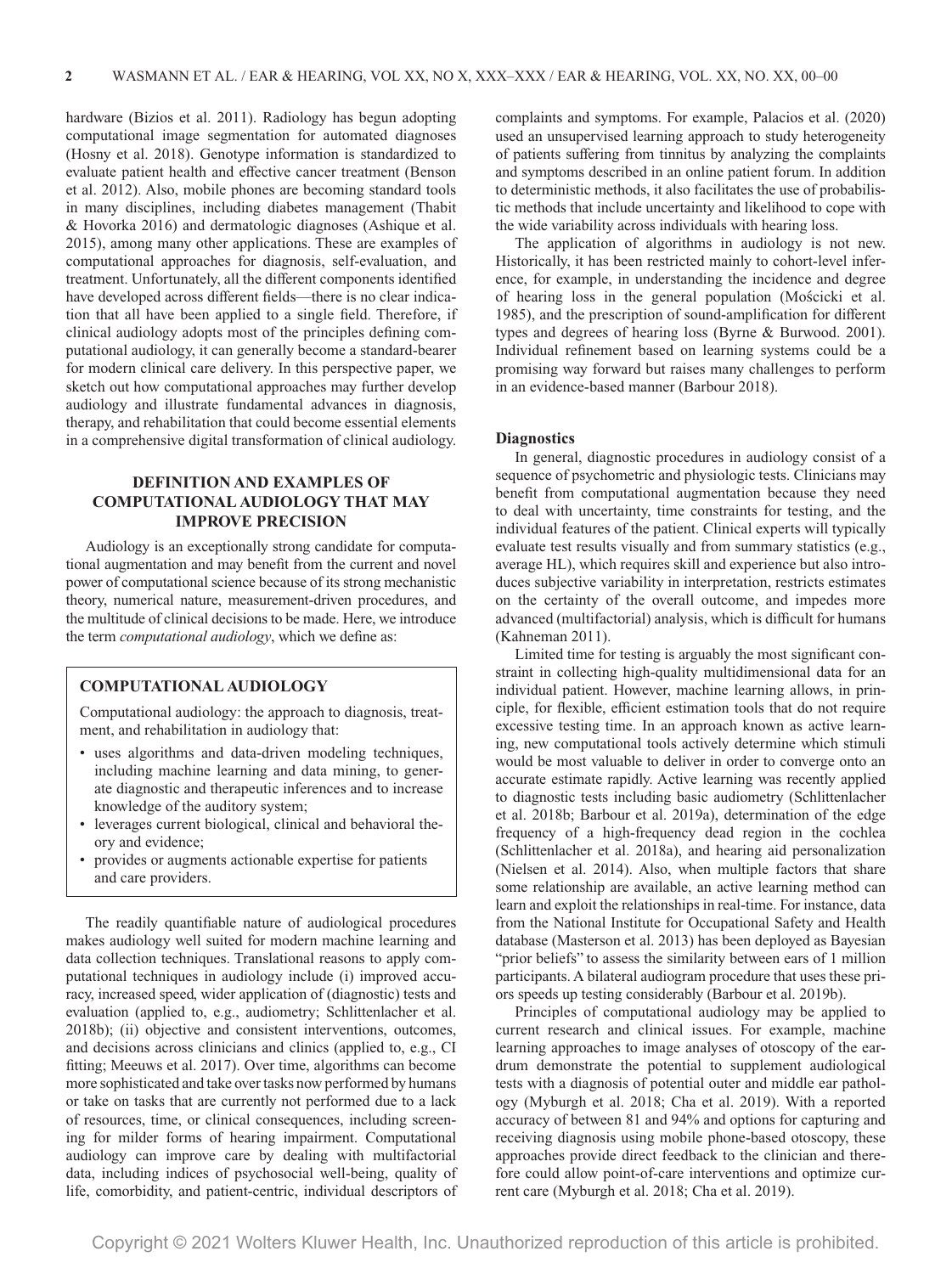Combining self-reported difficulty and genetic data may lead to potential candidate genes for hearing loss. Such a procedure, applied to the data from 250,000 people, identified 44 new genetic loci potentially associated with hearing loss (Wells et al. 2019). Individual, patient-centric (hearing) health care could become more comprehensive by collecting more extensive hearing profiles combined with other patient characteristics beyond the audiogram (Sanchez Lopez et al. 2018). For example, the genetic profile (Hildebrand et al. 2009) can be used to differentiate better various underlying causes leading to hearing loss (Dubno et al. 2013). A probabilistic interpretation of a patient profile can be further refined using auditory modeling (Verhulst et al. 2018) and AI and, among other applications, form the basis for prognosis. It is paramount to know the underlying pathology to determine a specific target therapy or rehabilitation strategy. By combining these examples, audiology may become a prime example of precision medicine.

# **Rehabilitation**

When fitting cochlear implants or hearing aids, machine learning may help clinicians optimize parameters by minimizing a cost function. A recently developed clinical decision support system calculates a utility function based on a weighted combination of outcome measures (Meeuws et al. 2017). The utility function is continuously updated as the system learns from previous outcomes. The system also incorporates active learning by determining which of the collected outcomes are most clinically useful. Such a system can oversee the effect of considerably more fitting parameters than those commonly adjusted by audiologists. It can be used to make more accurate predictions of the expected outcome, enable cost-benefit evaluation by reducing the time needed by a trained professional to perform tests, and facilitate a more standardized CI fitting (Meeuws et al. 2017). In the future, the system might be extended to individualized cochlear implant surgery based on high-resolution medical images of the cochlea (Heutink et al. 2020). Also, users' preferences can be collected to make data-driven, individual adjustments to their cochlear implant or hearing aid. The internet of things provides suitable interfaces for users to provide feedback under ecologically valid circumstances (e.g., ecological momentary assessments; Wu et al. 2015), but also provides tools that monitor behavior that could serve as a proxy to derive user preferences (Johansen et al. 2018).

Another example of computational approaches to improve rehabilitation is applying neural networks to enhance speechin-noise understanding in cochlear implant users (Goehring et al. 2019). Noisy speech signals were decomposed into timefrequency units, extracting a set of psychophysically verified features, fed into a neural network to select frequency channels with a higher signal-to-noise ratio. This preprocessing of the input signal significantly increased speech understanding, even of unfamiliar speakers (i.e., not used to train the network). The developers limited the required computational power and memory for their model to make it implementable on mobile devices.

#### **Hearing Research**

Machine learning techniques could also lead to better models of human auditory behavior and a better understanding of the auditory system. Recently, Ausili (2019) used a neural network to model experience-dependent sound localization for different hearing impairments. Deep neural networks are achieving parity with humans for some tasks, and it is possible that these networks could mimic aspects of representation and functional organization of the human brain (Güçlü & van Gerven 2017; Huang et al. 2018; Kell & McDermott 2019).

We can conclude that the trend of applying computational approaches in audiology could lead to more individualized hearing care and new services, as illustrated in Example 1. We base this claim on above-cited examples in diagnosis, rehabilitation, and hearing research, and on computational approaches in audiology already employed by digital hearing health technologies around the world (Swanepoel & Hall 2020). A part of these new services could be provided by companies that traditionally did not specifically target customers with hearing loss. For example, speech-to-text apps provide new functionality to people with hearing loss (Pragt et al. 2020), and AirPods Pro are nearing the functionality of hearing aids (Bailey 2020) but do not yet fulfill all FDA requirements and fall short in terms of amplification for the rehabilitation of people with moderate to severe hearing loss.

## **EXAMPLE 1: REHABILITATION SERVICE\***

A person tests her hearing with an app to find out that her hearing profile is similar to that of 1.7 million other people in a global database who reported good results using hearing aids. She buys two hearing aids and signs up for a service, an app that sends programming instructions and settings to the hearing aids and asks for feedback to ascertain audibility and judge sound quality. Indications of momentary and remaining hearing problems, including expressions like "excuse me" or "what did you say?" are detected using automatic speech recognition. After a couple of weeks, the system provides fine-tuning based on her needs and similarity to other cases. It automatically determines that when entering her local subway station, substantial echo cancelation is needed. After a few years, the system detects specific changes in the spectral quality and patterns of sounds when she speaks. After tracking this trend for several months, the system suggests scheduling an appointment with a physician because these changes can correlate with heart disease.

# **HOW COULD COMPUTATIONAL APPROACHES IMPROVE ACCESS TO HEARING HEALTH CARE?**

Hearing health care is challenging to deliver in low- and middle-income countries (LMICs) because it currently requires specialized equipment and trained professionals. Smartphonemediated telehealth holds great promise to lower many of these barriers (Swanepoel & Clark 2019). Smartphone penetration now exceeds 80% in LMICs (Jonsson et al. 2019), and low-cost equipment and robust test procedures are becoming available to perform audiometric (Potgieter et al. 2018; Swanepoel & Clark 2019) and otologic (Chan et al. 2019) diagnostic measures with acceptable levels of quality and reproducibility. We foresee a

\*Based on Crum (2019).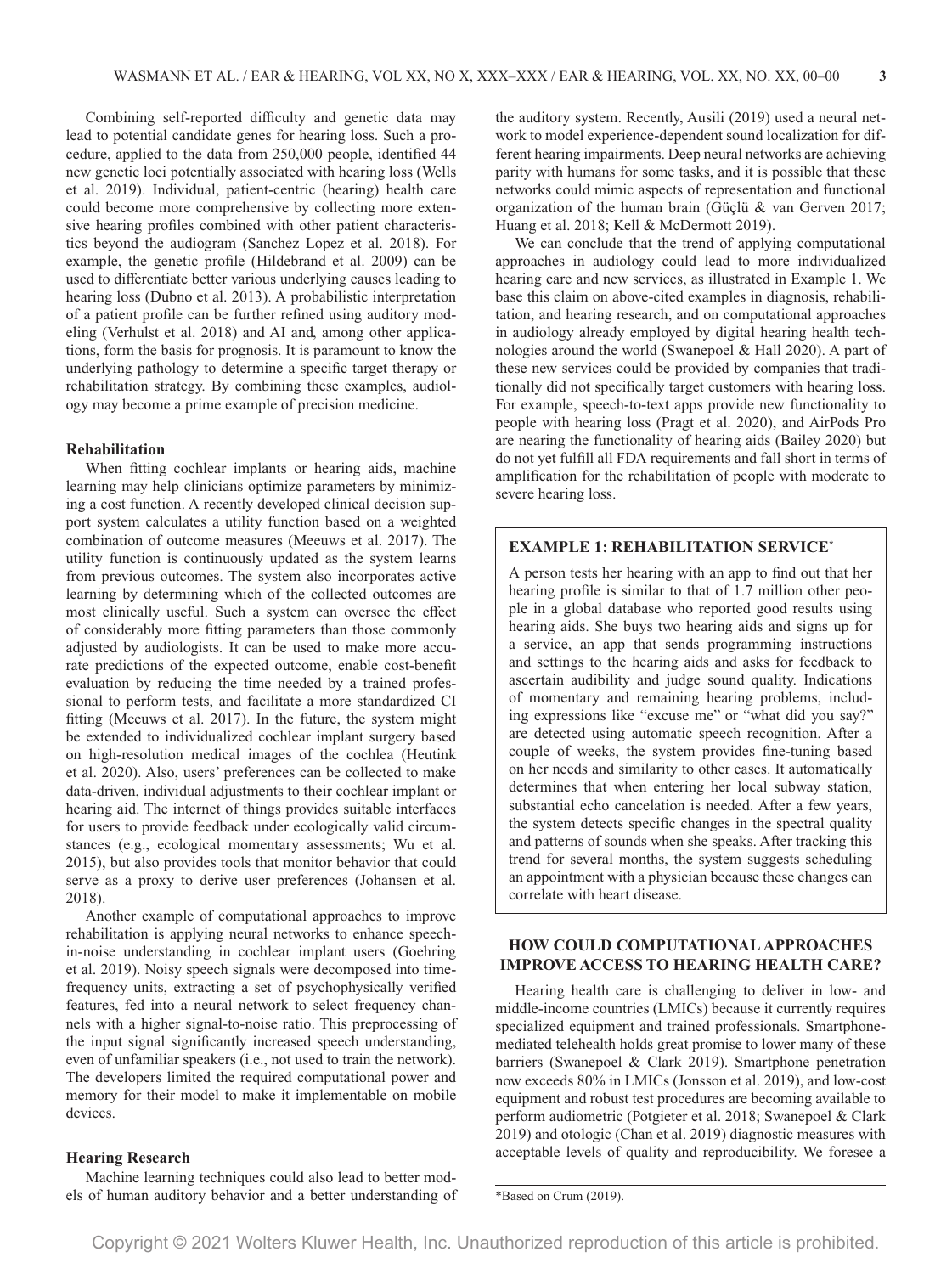considerable growth in mobile app usage for self-administered hearing tests (Swanepoel et al. 2019; Hazan et al. 2020) and self-adjustment by hearing aid users (Søgaard Jensen et al. 2019) that in turn could lead to self-fitted hearing aids. In the simplest form of telehealth, the caregiver and patient are physically separated, and technology facilitates interaction. However, telehealth can be expanded by distributing expert knowledge across the health care delivery system, with clinical expertise incorporated into algorithms employed on devices used by patients or by local caregivers, making hearing health care possible and affordable in remote and underserved areas where experts are lacking, as illustrated in Example 2.

# **EXAMPLE 2: HEARING SCREENING IN EARLY CHILDHOOD†**

Children in LMICs typically do not have access to hearing screening. However, a community-based project relying on AI assistance offers screening, diagnosis, and referral in underserved communities.

- (1) Screening is conducted via an automated pure-tonescreening test facilitated on a smartphone for children from 3 to 4 years.
- (2) Test quality is monitored locally on the smartphone and regionally via uploaded data on a cloud-based data management portal.
- (3) If a child fails the screening test, an automated report is generated from the cloud-based data management portal and sent to caregivers by text message or email.
- (4) If the child fails the screening a second time, automated threshold pure-tone audiometry facilitated by an operator and AI-supported middle ear function assessment is carried out. A clinical decision support system assists local caregivers in diagnosing hearing loss and referring to specialized care.

If screening and diagnosis of hearing loss can be improved in LMICs, the next requirement is to provide specialized care and affordable hearing loss rehabilitation. Global awareness for hearing loss has recently been spurred by the formation of a Lancet Commission examining strategies to reduce the burden of hearing loss (Wilson et al. 2019). Recommendations include stimulating the development of low-cost hearing prostheses, leveraging smartphone technologies for use as hearing assistive devices, and equipping a small number of specialist centers for medical and surgical management of ear disease. Computational audiology as an emerging field is uniquely positioned to combine inexpensive, ubiquitous hardware and software (e.g., smartphones with apps) and sophisticated multifactorial (meta)data modeling. By transforming cheap hardware and equipping it with (AI-based) software, LMICs can benefit from advanced automated diagnostic tools and interventions to address hearing loss. The overall cost of devices and services incurred per user will drop, which is expected to compensate for the resources needed for building and maintaining the computational infrastructure, defined here as all hardware, software, protocols, practices, and regulation

†Based on Barbour et al. (2019a), Chan et al. (2019), Swanepoel and Clark (2019).

needed to apply computational approaches on an international scale (O'Brien 2020). An interesting (but solvable) question is how governments, companies, health care providers, and users will together bear the cost of computational infrastructure, research & development, intellectual property, licenses, devices (e.g., smartphones), and other indirect costs. How to align the involved stakeholders together with the potential risks, privacy issues, and technical requirements are the topics that we consider in the next sections.

# **ETHICAL CONSIDERATIONS AND TECHNICAL REQUIREMENTS CONCERNING COMPUTATIONAL APPROACHES IN HEARING HEALTH CARE**

Whereas AI applications in audiology outlined previously should be considered an improvement, they may also involve some additional risks.

## **Unauthorized or Undesirable Use**

For example, AI researchers recently introduced new lipreading technology to facilitate speech understanding in people with a hearing impairment. They trained their algorithm on TV footage, and it outperformed expert lip-readers. This solution could, in theory, allow people with hearing loss to augment their speech understanding (Shillingford et al. 2018). However, the technique could also be used for other purposes, including mass surveillance (Metz 2018). Footage from closed-circuit TV could be fed into the algorithm to track conversations of unknowing citizens, invading their privacy. A similar privacy issue may apply to devices that incorporate tracking technology. The Global Positioning System (GPS) can be used to track a smartphone on a rideshare journey, but it can also track smart hearing aids. Current hearing aids can log users' preferences in particular environments, monitor adjustments users make in each place, log those preferences, use global positioning system to detect when they return to those places, and automatically or manually reactivate the preferred settings (Wolfgang 2019). In courts, tracking the whereabouts of personal devices has already led to erroneous criminal accusations (Valentino-DeVries 2019).

## **Bias in the Data Used to Train an AI-System**

Buolamwini (2017), for example, uncovered large gender and racial biases in face recognition systems sold by tech giants IBM and Microsoft. Errors in gender identification were substantially lower for lighter-skinned men (1% error rate) than darker-skinned women (35% error rate). One explanation was that the face recognition systems were trained on data sets containing many more men with light skin than women with dark skin. This example shows that real-world biases may translate to inherent biases in the outcome of AI systems, whether we are aware of those biases or not. As a result, it might be a risk to apply data collected in, for example, Western countries to solutions for non-Western regions with other ethnic characteristics, including race and lifestyle.

#### **Violation of Privacy**

Privacy protection has begun to be taken seriously in recent years, resulting in the EU's General Data Protection Regulation (GDPR; Regulation (EU) 2016/679, 2016). In addition to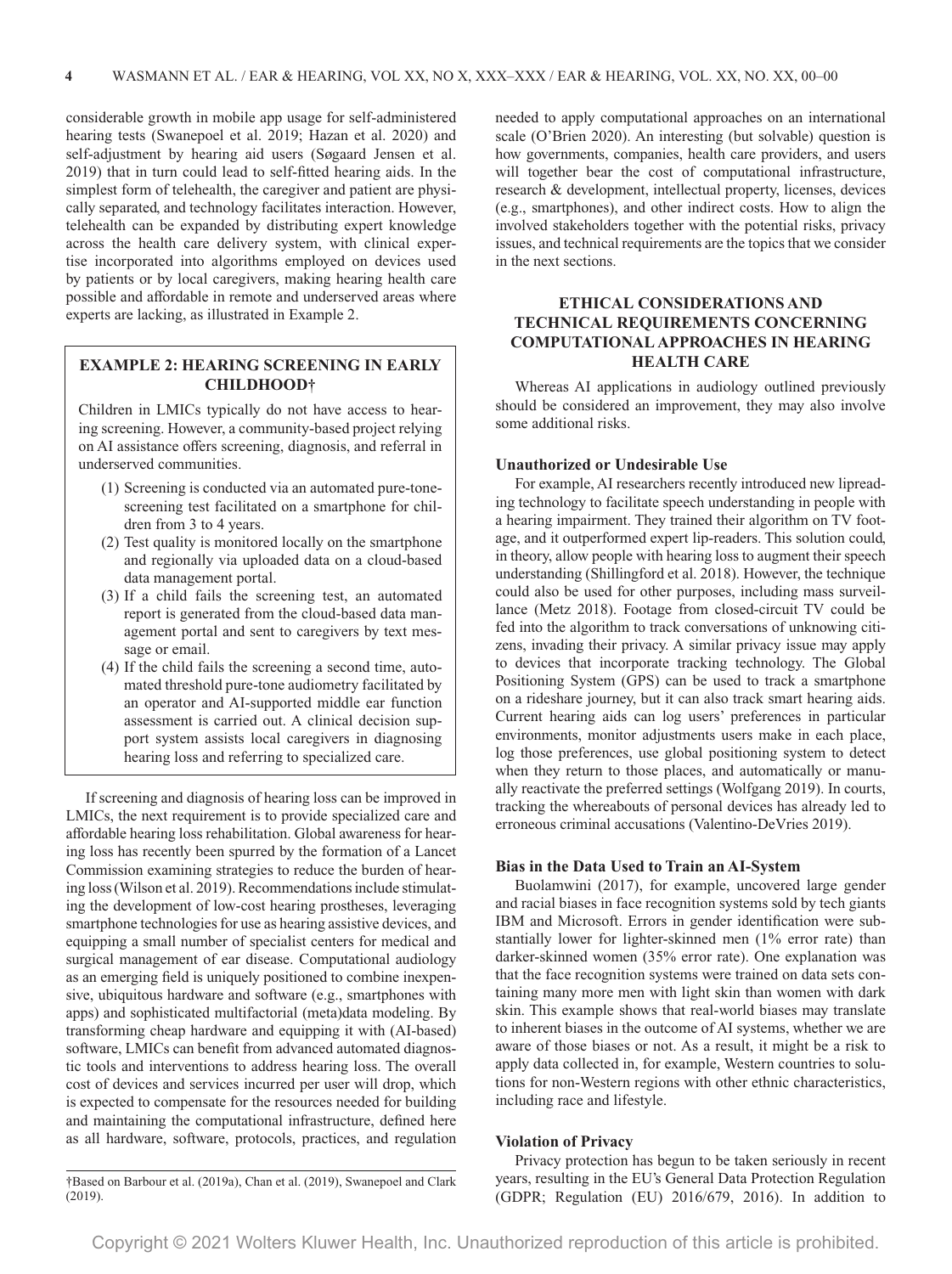general privacy issues, one article of the GDPR explicitly states that individuals should not be subjected to a decision based on automatic processing, including profiling, except when explicit consent is given (Goodman & Flaxman 2017). Manufacturers of hearing devices and cochlear implants are already collecting large bodies of data (data profiles) beyond the view of (independent) publicly funded hearing health care providers and researchers. Clinicians use that data for counseling purposes, for instance, to evaluate hearing aid usage based on data-logging (Saunders et al. 2020). However, Mellor et al. (2018) reported that a hearing aid manufacturer did share a large dataset but did not share possibly relevant commercially sensitive information, which may limit insights drawn by researchers from the data. Automatic processing could be problematic with machine learning and big-data designs, even using anonymous data only. When a database uses many types of data from individual subjects, it will increase the likelihood that data can be traced back to individuals (reidentification; Leese 2014; Rocher et al. 2019). Privacy concerns and the sheer amount of data have led to the development of distributed learning, an approach that allows for decentralized training (Konečný et al. 2016). For example, in federated learning, models are trained locally on a local device (e.g., a smartphone connected to a hearing aid; Szatmari et al. 2020), and only aggregate meta-data (updated priors) travel from central databases to users and back.

#### **Restricted Access and Control Over Data**

All human stakeholders must have access to relevant information to make the right decision about the diagnosis, treatment, or rehabilitation that affects a patient's health. Data from which relevant information could be extracted is currently scattered across databases residing with different stakeholders (i.e., companies, hospitals, research institutions). The data are collected for distinct purposes and might have a particular status, for example, proprietary or open. In effect, data are vital for so many processes that control over them may lead to a strategic advantage in business, clinical care, or science. Companies might collect data to improve products (proprietary data) or evaluate services, but also because of legal requirements or for quality assurance. It is mandatory for health care professionals to keep a medical record that contains all information needed to provide accountable care according to good clinical practices\* (article 454 WGBO; Eijpe 2014). The Health Insurance Portability and Accountability Act (HIPAA) in the United States and GDPR in the EU provide the legislative framework that enables patients and care providers access and control over personal data (Individuals' Right under HIPAA to Access their Health Information 2016; Forrest 2018). An individual can request access to his/her data stored by a health care provider (HIPAA) or any organization (GDPR). Therefore, in theory, it is possible to create a global system that can access patients' health history. In reality, however, appropriate data-exchange practices are lacking, which seriously hampers patients' control over their data. The (re)use of proprietary data can be restricted and is subject to trade secrets, patents, copyrights, or licenses (e.g., see for legal rights governing research data, Carroll 2015; and for property rights, Stepanov 2020). Vested interests, a motivation to influence factors for your benefit, is a considerable barrier to the reuse of proprietary data. Without access to relevant information, patients cannot make informed (shared) decisions. Clinicians will lack insight into decision support systems, regulators will be unable to inspect and audit, and researchers will be unable to appraise outcomes and methods critically.

## **Liability**

For anyone working with new AI paradigms, it needs to be clear who is responsible if anything goes wrong. Is it the scientist who made the algorithm, is it the health care professional, or is it the patient who is ultimately responsible for their own decisions? For example, how can a clinician (or a patient) ascertain that an algorithm's outcome is correct and valid? An explicit example of a potentially invalid test result is an auditory steadystate response exam performed on a restless neonate that results in measurement conditions markedly different from the conditions on which the algorithm was trained (Sininger et al. 2018). The test result may not be accurate, but this shortcoming might not be noticeable to the clinician.

Oversight and regulation (in general for medicine; Maddox et al. 2019) for hearing-related AI also needs to be in place. The level of this oversight will need to be increased in cases of highly autonomous and self-learning clinical decision support systems operating in highly complex environments that have severe consequences for erroneous actions. Furthermore, AI-based clinical decision support systems need to be transparent to inspection and audit, and robust for application in a specified context (in general for health technology; Shuren & Califf 2016).

# **THE ROLE OF COMPUTATIONAL AUDIOLOGY IN PERSONALIZED HEARING HEALTH CARE**

AI, automation, and remote care will become more widespread and better available in the coming years. Redesigning the clinical workflow, implementing AI technology, and changing the clinician's role should become a top priority (Rajkomar et al. 2019). Below we discuss what role clinicians and other stakeholders might play in the digital transition and its meaning for patients. Already, remote care has become more mainstream due to the COVID-19 pandemic that has provided an unprecedented impetus to develop and employ hearing health solutions that reduce physical contact (De Sousa et al. 2020; Swanepoel & Hall 2020). This situation has demonstrated that clinicians can adapt if appropriate benefits are clear (e.g., keeping practice doors open).

#### **Clinicians' Role**

Hearing health care professionals, including audiologists, have valuable insights needed to implement these new approaches successfully. For instance, algorithmic bias is reduced if a system is trained in a situation comparable to where it is employed. Therefore, early involvement by hearing care professionals in the design of algorithms could lead to products that better fit the clinical pathway. In a concept mapping study (a structured method to produce a conceptual representation), clinicians from Canada reported that structural training on implementation and best-practices of remote care is needed (Davies-Venn & Glista 2019). Also, the application of AI requires clinicians to have appropriate training to use AI tools and to be aware of their validity and limitations as well

<sup>\*</sup>For the following examples, we chose to apply Dutch law to illustrate a legal framework.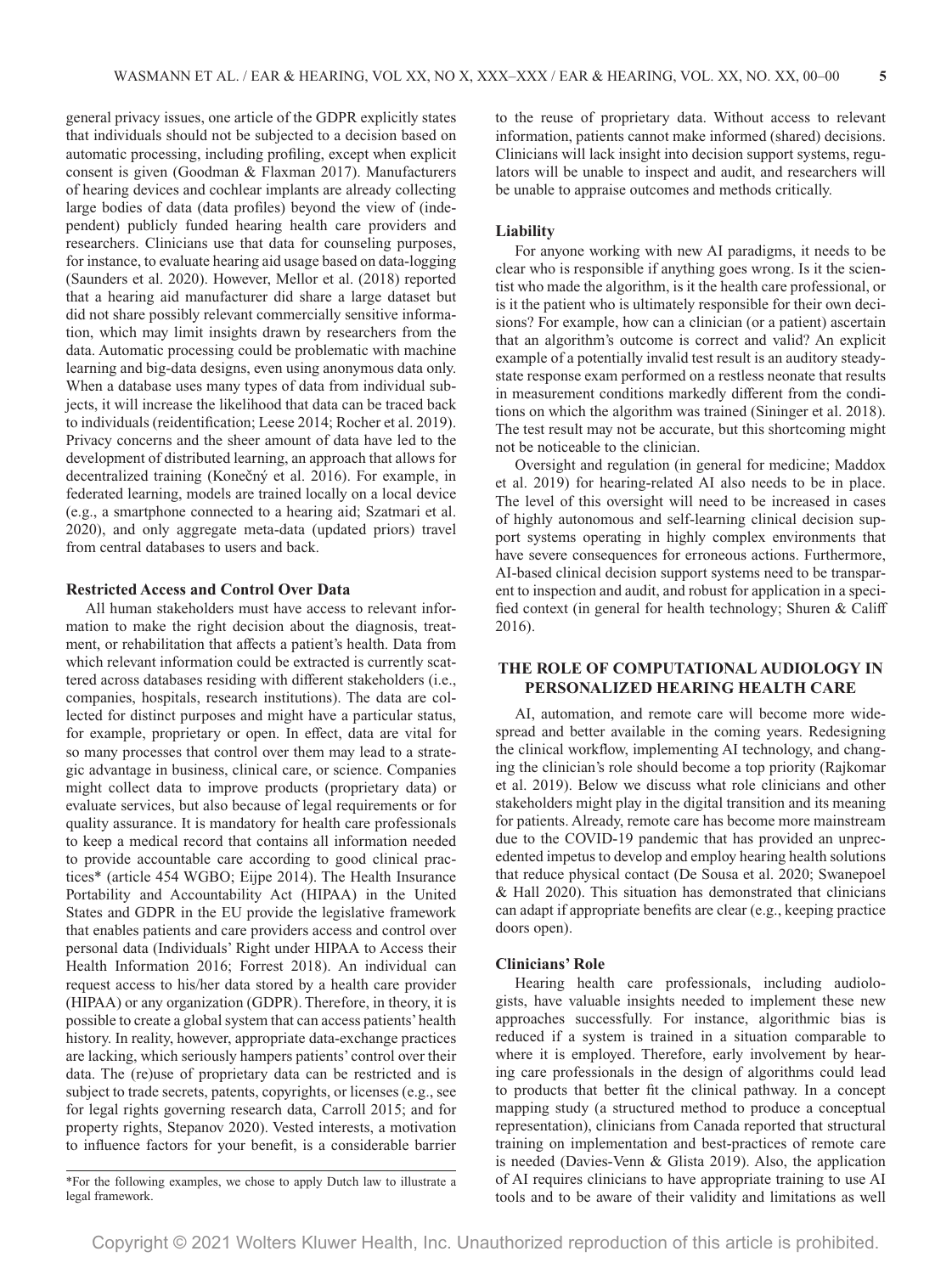as how to use them. Clinicians should also use their position (e.g., in a professional society) to advocate for necessary user requirements, including transparency and clarity, so that, as professionals, they can take responsibility for actions and decisions supported by those systems.

Not everything valuable in hearing health care is quantifiable and automatable. Machines do not easily replace a clinician in aspects of care based on clinical judgment, soft skills, and the personal touch that help the clinician understand the patient's needs. Clinicians need to see the patient's perspective while offering knowledge, creating realistic expectations, providing rehabilitation, and collecting feedback. They are also the mediators that counsel patients in using remote care options, translating outcomes to individual cases, and interpreting results from AI approaches.

Automation of routine diagnostic procedures might free up clinician time to design more elaborate therapeutic interventions, rehabilitation strategies, or even patient engagement/education initiatives. Technical tasks, including hearing tests and hearing aid fitting, will benefit from best practices for accuracy and efficiency standardized in automated routines. One example could be visual reinforcement audiometry for infants, which currently requires two clinicians to implement: one that conditions the child while the other selects each stimulus and the timing of its delivery. Suppose the stimulus selection is optimized through active learning. In that case, a single clinician could condition the child while also registering responses and selecting the timing of delivery with a handheld remote. The result would be more accurate test results with half the labor, potentially enabling a practice to double its patient throughput. In considering such scenarios, clinician concerns about becoming marginalized in the face of automation deserve consideration. AI technology can eventually standardize best practices of efficiency and effectiveness for all clinicians while preserving the necessary human element of care that only a person can provide. In no way are these ideas intended to take clinicians out of the loop or diminish their contribution. On the contrary, their new ability to reach more patients and provide better care is expected to expand their clinical impact.

#### **Collaboration Among Stakeholders**

This article attempts to start the dialogue needed to create a shared vision among stakeholders regarding computational audiology, one of the first steps towards effective collaboration. As examples, one could think of health care decision-making and advocacy groups including health departments; nongovernmental organizations including WHO and patient associations; but also hearing health care professionals including medical doctors and audiologists; device manufacturers, insurance companies, and researchers in audiology. The way to get there could be by stakeholder collaboration, for which Sekhri et al. (2011) provide successful examples within medicine. We regard such collaboration as a necessary step to implement the current advances in computational audiology on a large scale. Besides a shared vision, we also need to think about aligning the interests of stakeholders. By putting patients' interests first and creating the proper incentives (i.e., rewards that encourage people or organizations to do something), we may overcome professional inertia, defined here as the resistance to change. For this to occur, we need to assess and create awareness about vested interests that hamper innovation (e.g., reimbursement policies; Davies-Venn & Glista 2019) and find common ground. By collaboration, then, we can jointly overcome the barriers and all benefit fairly from the forthcoming advances.

An opportunity to further improve diagnostic and therapeutic procedures is to make anonymous data openly available so that algorithms can train on larger populations. All stakeholders involved who collect data should apply privacy guardedby-design, which requires built-in safety measures to protect patients' privacy (A&L Goodbody 2016). These measures should require all stakeholders to assume responsibility for their specified share within the system. A prerequisite for collaboration is the standardization of clinical procedures and how data is stored and annotated within a computational infrastructure. Only then is pooling of high-quality data possible. The time of small-scale research with small (uniform) samples should be consigned to the past. Here, we may learn from other fields. For example, in neuroimaging and genetics, research groups started a consortium to facilitate data aggregation and sharing on a scale unprecedented in audiology (Bis et al. 2012).

Standardization would help clinicians collect evidence and create independent outcome measures to assess new tools and comparing them with established and validated methods. It also ensures that clinicians are talking about the same thing when operating within a network of distributed expertise. Besides, by enabling interoperability between manufacturers and clinics, clinical procedures can be more readily adopted. Interoperable systems in combination with licenses to protect proprietary data will reduce risk and costs for companies (e.g., missing out on a standard, maintaining a platform, adhering to regulatory requirements). These systems keep the option open to compete and excel, and tackle the problem of vendor lock-in that currently limits freedom of choice for clinics and patients.

#### **What Does Computational Audiology Mean to Patients?**

For many people worldwide, access to screening and diagnosis of hearing impairment will improve. The complexity of a patient's hearing problem and his/her self-reliance will determine the required degree of professional guidance. A large group with mild and moderate hearing loss may be helped with relatively simple devices and may even apply forms of self-care. More intensified professional help is needed for more complex fittings or for people who cannot apply self-care (e.g., those with specific comorbidities).

We believe it is still a significant challenge to make self-care by people with hearing loss possible even for those with sufficient autonomy and health literacy, for reasons including lack of trust in the transition and how digital information is presented and exchanged between patients, clinicians, and companies. If information is not clear to the patient, how can he/she act upon it? Clinicians will play an essential role in maintaining patient trust in the transition and adapting to new practices. Hearing health care may evolve to the point where parts of care are organized remotely, for instance, screening of hearing loss, monitoring the status quo, and making adjustments to rehabilitation depending on the patient's situation.

## **THE FUTURE OF AUDIOLOGY**

Modernization of audiology towards greater quality, accessibility, and equity will benefit immensely from the emerging power of computational sciences. We envision a future where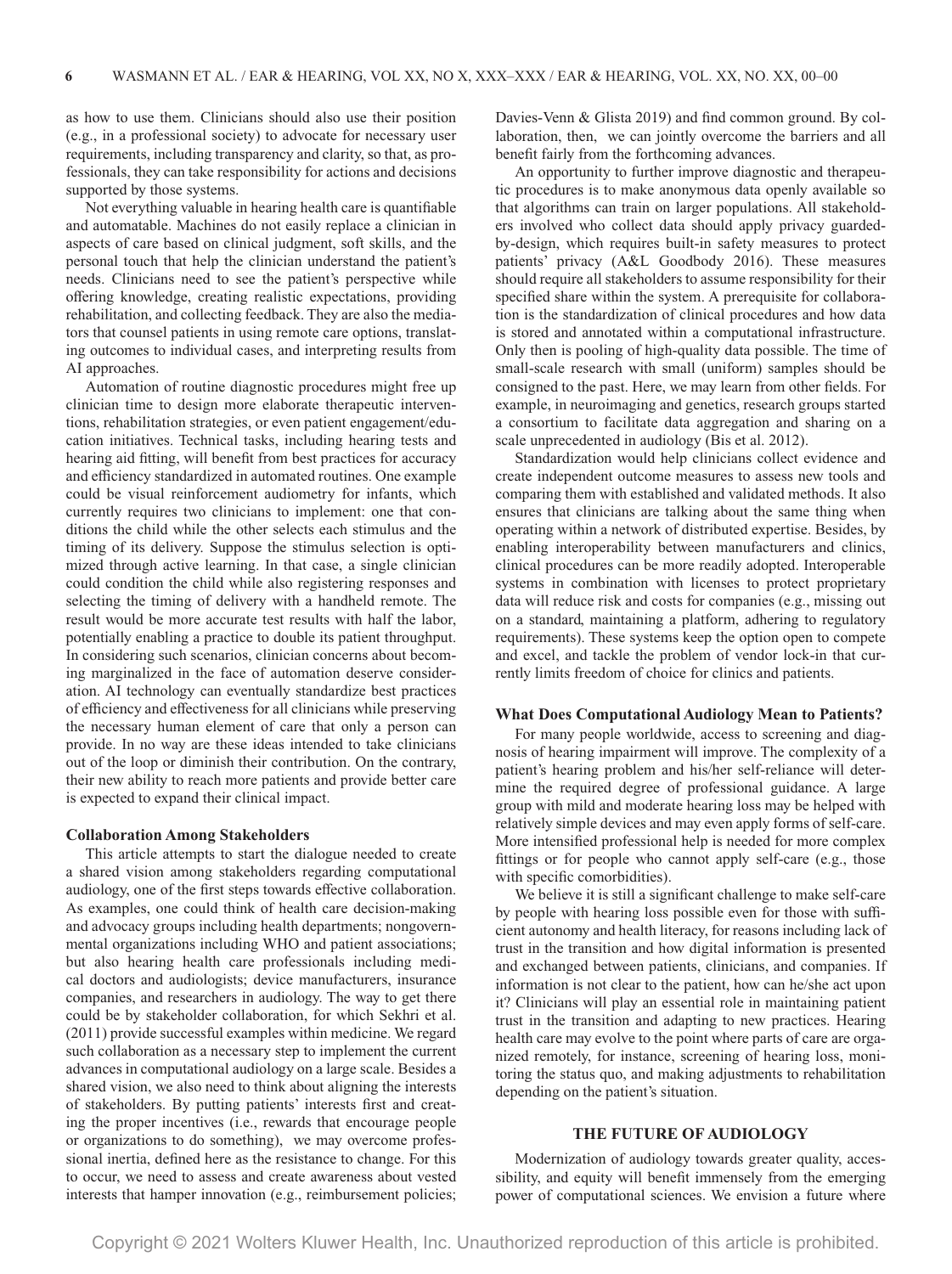patient well-being is promoted by judicious evaluation of data shared between interoperable systems of public or private origin. Health care providers will adopt expanded roles within a network of distributed expertise that continually updates best practices as they are accumulated and quantified. Clinicians will be empowered to reach more patients by offloading decisions about data collection to supportive tools while reserving complex and rare clinical decisions for human experts. In the next decade, we foresee that widely available devices, including smartphones, will catalyze the democratization of audiology and benefit millions of people who suffer from the disabling effects of hearing loss by helping evaluate and treat them with support and guidance from advanced algorithms. For this to happen, we must join forces with experts in computational sciences, agree on global standards and evidence-based procedures, and carefully consider the possible challenges of big data and AI technology.

### **ACKNOWLEDGMENTS**

We thank Lucas Mens, Peter van Hengel, Ad Snik, Skander Taamallah, Pim Huis in 't Veld, and Shushman Choudhury for their comments on draft versions of the article.

D.R.M. and D.W.S. received support from NIH grant R21DC016241. D.R.M. receives support from the NIHR Manchester Biomedical Research Centre. The Radboudumc ENT department receives research funding from Cochlear, MED-EL, and Oticon Medical.

J.-W.A.W. took the lead in conceptualizing, writing, and revising the article. C.P.L., D.R.M., and D.L.B. contributed to initial design, drafting, and revising of the article. W.J.H., E.A.M.M., J.v.d.L., P.J.G., and D.W.S. contributed critical reviews to the design and drafting of the article. All authors discussed the content and approved the final version.

A data availability statement is not applicable. For this article, no novel data were generated.

D.R.M. and D.W.S. have a relationship with the hearX™ Group (Pty) Ltd, which includes equity, consulting, and potential royalties. P.J.G. receives royalties on Fox, an AI based decision support system for the fitting of cochlear implants. D.W.S. is a paid scientific advisor and shareholder of the hearX Group. D.L.B. owns equity in Bonauria. J.v.d.L. is a member of the scientific advisory boards of Philips, the Netherlands and ContextVision, Sweden and receives research funding from Philips, the Netherlands and Sectra, Sweden.

Address for correspondence: Jan-Willem A. Wasmann, Department of Otorhinolaryngology, Donders Institute for Brain, Cognition and Behaviour, Radboud University Medical Center Nijmegen, Philips van Leydenlaan 15, P.O. Box 9101, 6500 HB Nijmegen, The Netherlands. E-mail: [Jan-Willem.](mailto:Jan-Willem.Wasmann@radboudumc.nl) [Wasmann@radboudumc.nl](mailto:Jan-Willem.Wasmann@radboudumc.nl)

Received February 13, 2020; accepted February 1, 2021

#### **REFERENCES**

- A&L Goodbody. (2016). The GDPR-A Guide for Businesses. A&L Goodbody. [https://www.algoodbody.com/media/TheGDPR-AGuidefor](https://www.algoodbody.com/media/TheGDPR-AGuideforBusinesses1.pdf) [Businesses1.pdf](https://www.algoodbody.com/media/TheGDPR-AGuideforBusinesses1.pdf).
- Ashique, K. T., Kaliyadan, F., Aurangabadkar, S. J. (2015). Clinical photography in dermatology using smartphones: An overview. *Indian Dermatol Online J*, 6, 158–163.
- Ausili, S. A. (2019). *Spatial Hearing with Electrical Stimulation Listening with Cochlear Implants*. [Radboud University]. [https://repository.ubn.](https://repository.ubn.ru.nl/handle/2066/203054) [ru.nl/handle/2066/203054.](https://repository.ubn.ru.nl/handle/2066/203054)
- Bailey, A. (2020). *AirPods Pro Become Hearing Aids in iOS 14. Hearing Tracker*. [https://www.hearingtracker.com/news/airpods-pro-become](https://www.hearingtracker.com/news/airpods-pro-become-hearing-aids-with-ios-14)[hearing-aids-with-ios-14.](https://www.hearingtracker.com/news/airpods-pro-become-hearing-aids-with-ios-14)
- Barbour, D. L. (2018). Formal idiographic inference in medicine. *JAMA Otolaryngol Head Neck Surg*, 144, 467–468.
- Barbour, D. L., DiLorenzo, J. C., Sukesan, K. A., Song, X. D., Chen, J. Y., Degen, E. A., Heisey, K. L., Garnett, R. (2019a). Conjoint psychometric field estimation for bilateral audiometry. *Behav Res Methods*, 51, 1271–1285.
- Barbour, D. L., Howard, R. T., Song, X. D., Metzger, N., Sukesan, K. A., DiLorenzo, J. C., Snyder, B. R. D., Chen, J. Y., Degen, E. A., Buchbinder, J. M., Heisey, K. L. (2019b). Online machine learning audiometry. *Ear Hear*, 40, 918–926.
- Benson, D. A., Cavanaugh, M., Clark, K., Karsch-Mizrachi, I., Lipman, D. J., Ostell, J., Sayers, E. W. (2013). GenBank. *Nucleic Acids Res*, 41(Database issue), D36–D42.
- Bis, J. C., DeCarli, C., Smith, A. V., van der Lijn, F., Crivello, F., Fornage, M., Debette, S., Shulman, J. M., Schmidt, H., Srikanth, V., Schuur, M., Yu, L., Choi, S.-H., Sigurdsson, S., Verhaaren, B. F. J., DeStefano, A. L., Lambert, J.-C., Jack, C. R., Struchalin, M., Stankovich, J., Ibrahim-Verbaas, C. A.; Cohorts for Heart and Aging Research in Genomic Epidemiology (CHARGE) Consortium. (2012). Common variants at 12q14 and 12q24 are associated with hippocampal volume. *Nat Genet*, 44, 545–551.
- Bizios, D., Heijl, A., Bengtsson, B. (2011). Integration and fusion of standard automated perimetry and optical coherence tomography data for improved automated glaucoma diagnostics. *BMC Ophthalmol*, 11, 20.
- Buolamwini, J. A. (2017). Gender shades: Intersectional phenotypic and demographic evaluation of face datasets and gender classifiers [*Thesis*, Massachusetts Institute of Technology]. [http://dspace.mit.edu/](http://dspace.mit.edu/handle/1721.1/114068) [handle/1721.1/114068.](http://dspace.mit.edu/handle/1721.1/114068)
- Byrne, D., & Burwood, E. (2001). The Australian experience: global system for mobile communications wireless telephones and hearing aids. *J Am Acad Audiol*, 12, 315–321.
- Carroll, M. W. (2015). Sharing research data and intellectual property law: A primer. *PLoS Biol*, 13, e1002235.
- Cha, D., Pae, C., Seong, S. B., Choi, J. Y., Park, H. J. (2019). Automated diagnosis of ear disease using ensemble deep learning with a big otoendoscopy image database. *EBioMedicine*, 45, 606–614.
- Chan, J., Raju, S., Nandakumar, R., Bly, R., Gollakota, S. (2019). Detecting middle ear fluid using smartphones. *Sci Transl Med*, 11, eaav1102.
- Crum, P. (2019). Hearables: Here come the: Technology tucked inside your ears will augment your daily life. *IEEE Spectrum*, 56, 38–43.
- Davies-Venn, E., & Glista, D. (2019). Connected hearing healthcare: The realisation of benefit relies on successful clinical implementation. ENT & Audiology News, 28(5), 59–60.
- De Sousa, K. C., Smits, C., Moore, D. R., Myburgh, H. C., Swanepoel, W. (2020). Pure-tone audiometry without bone-conduction thresholds: Using the digits-in-noise test to detect conductive hearing loss. *Int J Audiol*, 59, 801–808.
- Dubno, J. R., Eckert, M. A., Lee, F. S., Matthews, L. J., Schmiedt, R. A. (2013). Classifying human audiometric phenotypes of age-related hearing loss from animal models. *J Assoc Res Otolaryngol*, 14, 687–701.
- Eijpe. (2014). Overview of the national laws on electronic health records in the EU Member States National Report for the Netherlands (p. 40). Milieu Ltd and Time.lex. [https://ec.europa.eu/health/sites/health/files/](https://ec.europa.eu/health/sites/health/files/ehealth/docs/laws_netherlands_en.pdf) [ehealth/docs/laws\\_netherlands\\_en.pdf](https://ec.europa.eu/health/sites/health/files/ehealth/docs/laws_netherlands_en.pdf).
- Forrest, C. (2018). How to request your personal data under GDPR. TechRepublic. https://www.techrepublic.com/article/ [https://www.techrepublic.com/article/](https://www.techrepublic.com/article/how-to-request-your-personal-data-under-gdpr/) [how-to-request-your-personal-data-under-gdpr/.](https://www.techrepublic.com/article/how-to-request-your-personal-data-under-gdpr/)
- Goehring, T., Keshavarzi, M., Carlyon, R. P., Moore, B. C. J. (2019). Using recurrent neural networks to improve the perception of speech in nonstationary noise by people with cochlear implants. *J Acoust Soc Am*, 146, 705.
- Goodman, B., & Flaxman, S. (2017). European Union regulations on algorithmic decision-making and a "right to explanation". *AI Magazine*, 38, 50.
- Güçlü, U., & van Gerven, M. A. J. (2017). Modeling the dynamics of human brain activity with recurrent neural networks. *Front Comput Neurosci*, 11, 7.
- Hazan, A., Rivilla, J., Méndez, N., Wack, N., Paytuvi, O., Zarowski, A., Offeciers, E., Kinsbergen, J. (2020). Test-retest analysis of aggregated audiometry testing data using Jacoti Hearing Center self- testing application. Proceedings of the VCCA2020 conference. [https://com](https://computationalaudiology.com/test-retest-analysis-of-aggregated-audiometry-testing-data-using-jacoti-hearing-center-self-testing-application/)[putationalaudiology.com/test-retest-analysis-of-aggregated-audiometry](https://computationalaudiology.com/test-retest-analysis-of-aggregated-audiometry-testing-data-using-jacoti-hearing-center-self-testing-application/)[testing-data-using-jacoti-hearing-center-self-testing-application/.](https://computationalaudiology.com/test-retest-analysis-of-aggregated-audiometry-testing-data-using-jacoti-hearing-center-self-testing-application/)
- Heutink, F., Koch, V., Verbist, B., van der Woude, W. J., Mylanus, E., Huinck, W., Sechopoulos, I., Caballo, M. (2020). Multi-Scale deep learning framework for cochlea localization, segmentation and analysis on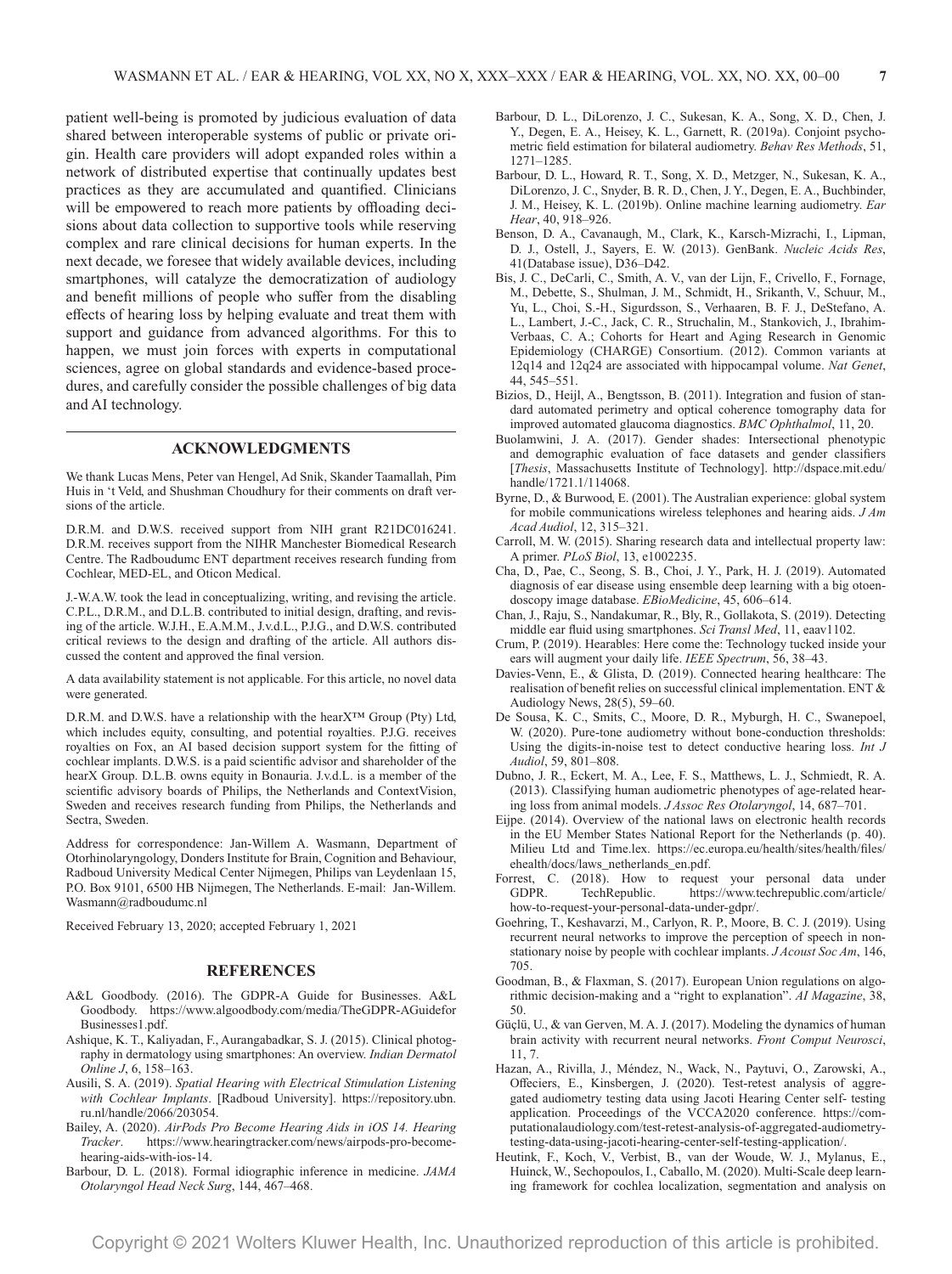clinical ultra-high-resolution CT images. *Comput Methods Programs Biomed*, 191, 105387.

- Hildebrand, M. S., DeLuca, A. P., Taylor, K. R., Hoskinson, D. P., Hur, I. A., Tack, D., McMordie, S. J., Huygen, P. L., Casavant, T. L., Smith, R. J. (2009). A contemporary review of AudioGene audioprofiling: A machine-based candidate gene prediction tool for autosomal dominant nonsyndromic hearing loss. *Laryngoscope*, 119, 2211–2215.
- Hosny, A., Parmar, C., Quackenbush, J., Schwartz, L. H., Aerts, H. J. W. L. (2018). Artificial intelligence in radiology. *Nat Rev Cancer*, 18, 500–510.
- Huang, N., Slaney, M., Elhilali, M. (2018). Connecting deep neural networks to physical, perceptual, and electrophysiological auditory signals. *Front Neurosci*, 12, 532.
- Johansen, B., Petersen, M. K., Korzepa, M. J., Larsen, J., Pontoppidan, N. H., Larsen, J. E. (2018). Personalizing the fitting of hearing aids by learning contextual preferences from internet of things data. *Computers*, 7, 1.
- Jonsson, P., Carson, S., Blennerud, G., Shim, J., Arendse, B., Husseini, A., Lindberg, P., Öhman, K. (2019). Ericsson mobility report November 2019 (mobility reports, p. 36). *Ericsson*. [https://www.ericsson.com/en/](https://www.ericsson.com/en/mobility-report/reports/november-2019) [mobility-report/reports/november-2019.](https://www.ericsson.com/en/mobility-report/reports/november-2019)

Kahneman, D. (2011). *Thinking, Fast and Slow*. Farrar, Straus and Giroux.

- Kell, A. J., & McDermott, J. H. (2019). Deep neural network models of sensory systems: Windows onto the role of task constraints. *Curr Opin Neurobiol*, 55, 121–132.
- Kollmeier, B., & Kiessling, J. (2018). Functionality of hearing aids: Stateof-the-art and future model-based solutions. *Int J Audiol*, 57(Suppl 3), S3–S28.
- Konečný, J., McMahan, H. B., Ramage, D., Richtárik, P. (2016). Federated optimization: Distributed machine learning for on-device intelligence. ArXiv:1610.02527 [Cs]. <http://arxiv.org/abs/1610.02527>.
- Kramer, S. E., Kapteyn, T. S., Houtgast, T. (2006). Occupational performance: Comparing normally-hearing and hearing-impaired employees using the Amsterdam Checklist for Hearing and Work. *Int J Audiol*, 45, 503–512.
- Leese, M. (2014). The new profiling: Algorithms, black boxes, and the failure of anti-discriminatory safeguards in the European Union. *Security Dialogue*, 45, 494–511.
- Livingston, G., Sommerlad, A., Orgeta, V., Costafreda, S. G., Huntley, J., Ames, D., Ballard, C., Banerjee, S., Burns, A., Cohen-Mansfield, J., Cooper, C., Fox, N., Gitlin, L. N., Howard, R., Kales, H. C., Larson, E. B., Ritchie, K., Rockwood, K., Sampson, E. L., Samus, Q., et al. (2017). Dementia prevention, intervention, and care. *Lancet*, 390, 2673–2734.
- Maddox, T. M., Rumsfeld, J. S., Payne, P. R. O. (2019). Questions for artificial intelligence in health care. *JAMA*, 321, 31–32.
- Maharani, A., Dawes, P., Nazroo, J., Tampubolon, G., Pendleton, N.; SENSE-Cog WP1 group. (2018). Longitudinal relationship between hearing aid use and cognitive function in older Americans. *J Am Geriatr Soc*, 66, 1130–1136.
- Masterson, E. A., Tak, S., Themann, C. L., Wall, D. K., Groenewold, M. R., Deddens, J. A., Calvert, G. M. (2013). Prevalence of hearing loss in the United States by industry. *Am J Ind Med*, 56, 670–681.
- Meeuws, M., Pascoal, D., Bermejo, I., Artaso, M., De Ceulaer, G., Govaerts, P. J. (2017). Computer-assisted CI fitting: Is the learning capacity of the intelligent agent FOX beneficial for speech understanding? *Cochlear Implants Int*, 18, 198–206.
- Mellor, J., Stone, M. A., Keane, J. (2018). Application of data mining to a large hearing-aid manufacturer's dataset to identify possible benefits for clinicians, manufacturers, and users. *Trends Hear*, 22, 2331216518773632.
- Metz, C. (2018, November 26). Efforts to Acknowledge the Risks of New A.I. Technology. *The New York Times*. [https://www.nytimes.](https://www.nytimes.com/2018/10/22/business/efforts-to-acknowledge-the-risks-of-new-ai-technology.html) [com/2018/10/22/business/efforts-to-acknowledge-the-risks-of-new-ai](https://www.nytimes.com/2018/10/22/business/efforts-to-acknowledge-the-risks-of-new-ai-technology.html)[technology.html](https://www.nytimes.com/2018/10/22/business/efforts-to-acknowledge-the-risks-of-new-ai-technology.html).
- Moore, D. R., Zobay, O., Ferguson, M. A. (2020). Minimal and mild hearing loss in children: Association with auditory perception, cognition, and communication problems. *Ear Hear*, 41, 720–732.
- Mościcki, E. K., Elkins, E. F., Baum, H. M., McNamara, P. M. (1985). Hearing loss in the elderly: An epidemiologic study of the Framingham Heart Study Cohort. *Ear Hear*, 6, 184–190.
- Motlagh Zadeh, L., Silbert, N. H., Sternasty, K., Swanepoel, W., Hunter, L. L., Moore, D. R. (2019). Extended high-frequency hearing enhances speech perception in noise. *Proc Natl Acad Sci U S A*, 116, 23753–23759.
- Myburgh, H. C., Jose, S., Swanepoel, D. W., Laurent, C. (2018). Towards low cost automated smartphone- and cloud-based otitis media diagnosis. *Biomed Signal Process Control*, 39, 34–52.
- Nielsen, J. B. B., Nielsen, J., Larsen, J. (2014). Perception-based personalization of hearing aids using Gaussian processes and active learning. *IEEE/ACM Trans Audio Speech Lang Process*, 23, 162–173.
- O'Brien, E. (2020, May 14). The critical role of computing infrastructure in computational audiology. *Computational Audiology*. [https://compu](https://computationalaudiology.com/the-critical-role-of-computing-infrastructure-in-computational-audiology/)[tationalaudiology.com/the-critical-role-of-computing-infrastructure-in](https://computationalaudiology.com/the-critical-role-of-computing-infrastructure-in-computational-audiology/)[computational-audiology/](https://computationalaudiology.com/the-critical-role-of-computing-infrastructure-in-computational-audiology/).
- Olusanya, B. O., Neumann, K. J., Saunders, J. E. (2014). The global burden of disabling hearing impairment: A call to action. *Bull World Health Organ*, 92, 367–373.
- Palacios, G., Noreña, A., Londero, A. (2020). Assessing the heterogeneity of complaints related to tinnitus and hyperacusis from an unsupervised machine learning approach: An exploratory study. *Audiol Neurootol*, 25, 174–189.
- Potgieter, J. M., Swanepoel, W., Smits, C. (2018). Evaluating a smartphone digits-in-noise test as part of the audiometric test battery. *S Afr J Commun Disord*, 65, e1–e6.
- Pragt, L., van Hengel, P., Grob, D., Wasmann, J. W. (2020, April 21). Speech recognition apps for the hearing impaired and deaf. Proceedings of the VCCA2020 conference. [https://computationalaudiology.com/](https://computationalaudiology.com/ai-speech-recognition-apps-for-hearing-impaired-and-deaf/) [ai-speech-recognition-apps-for-hearing-impaired-and-deaf/.](https://computationalaudiology.com/ai-speech-recognition-apps-for-hearing-impaired-and-deaf/)
- Rajkomar, A., Dean, J., Kohane, I. (2019). Machine learning in medicine. *N Engl J Med*, 380, 1347–1358.
- Regulation (EU) 2016/679, 88 (2016). [https://eur-lex.europa.eu/eli/](https://eur-lex.europa.eu/eli/reg/2016/679/oj?eliuri=eli%3Areg%3A2016%3A679%3Aoj) [reg/2016/679/oj?eliuri=eli%3Areg%3A2016%3A679%3Aoj.](https://eur-lex.europa.eu/eli/reg/2016/679/oj?eliuri=eli%3Areg%3A2016%3A679%3Aoj)
- Rocher, L., Hendrickx, J. M., de Montjoye, Y. A. (2019). Estimating the success of re-identifications in incomplete datasets using generative models. *Nat Commun*, 10, 3069.
- Sanchez Lopez, R., Bianchi, F., Fereczkowski, M., Santurette, S., Dau, T. (2018). Data-driven approach for auditory profiling and characterization of individual hearing loss. *Trends Hear*, 22, 2331216518807400.
- Saunders, G. H., Bott, A., Tietz, L. H. B. (2020). Hearing care providers' perspectives on the utility of datalogging information. *Am J Audiol*, 29(3S), 610–622.
- Schlittenlacher, J., Turner, R. E., Moore, B. C. J. (2018a). A hearing-modelbased active-learning test for the determination of dead regions. *Trends Hear*, 22, 2331216518788215.
- Schlittenlacher, J., Turner, R. E., Moore, B. C. J. (2018b). Audiogram estimation using Bayesian active learning. *J Acoust Soc Am*, 144, 421.
- Schwab, K. (2016). The Fourth Industrial Revolution: What it means and how to respond. *World Economic Forum*. [https://www.weforum.org/agenda/2016/01/](https://www.weforum.org/agenda/2016/01/the-fourth-industrial-revolution-what-it-means-and-how-to-respond/) [the-fourth-industrial-revolution-what-it-means-and-how-to-respond/](https://www.weforum.org/agenda/2016/01/the-fourth-industrial-revolution-what-it-means-and-how-to-respond/).
- Sekhri, N., Feachem, R., Ni, A. (2011). Public-private integrated partnerships demonstrate the potential to improve health care access, quality, and efficiency. *Health Aff (Millwood)*, 30, 1498–1507.
- Shield, B. (2019). Hearing Loss –Numbers and Costs. Evaluation of the social and economic costs of hearing impairment (pp. 1–249). Hear it AISBL. [https://m.hear-it.org/sites/default/files/BS%20-%20report%20](https://m.hear-it.org/sites/default/files/BS%20-%20report%20files/HearitReportHearingLossNumbersandCosts.pdf) [files/HearitReportHearingLossNumbersandCosts.pdf](https://m.hear-it.org/sites/default/files/BS%20-%20report%20files/HearitReportHearingLossNumbersandCosts.pdf).
- Shillingford, B., Assael, Y., Hoffman, M. W., Paine, T., Hughes, C., Prabhu, U., Liao, H., Sak, H., Rao, K., Bennett, L., Mulville, M., Coppin, B., Laurie, B., Senior, A., de Freitas, N. (2018). Large-scale visual speech recognition. *ArXiv:1807.05162 [Cs]*. [http://arxiv.org/abs/1807.05162.](http://arxiv.org/abs/1807.05162)
- Shuren, J., & Califf, R. M. (2016). Need for a National Evaluation System for Health Technology. *JAMA*, 316, 1153–1154.
- Sininger, Y. S., Hunter, L. L., Hayes, D., Roush, P. A., Uhler, K. M. (2018). Evaluation of speed and accuracy of next-generation auditory steady state response and auditory brainstem response audiometry in children with normal hearing and hearing loss. *Ear Hear*, 39, 1207– 1223.
- Søgaard Jensen, N., Hau, O., Bagger Nielsen, J. B., Bundgaard Nielsen, T., Vase Legarth, S. (2019). Perceptual effects of adjusting hearing-aid gain by means of a machine-learning approach based on individual user preference. *Trends Hear*, 23, 2331216519847413.
- Stepanov, I. (2020). Introducing a property right over data in the EU: The data producer's right – an evaluation. *Int Rev Law, Comput Technol*, 34, 65–86.
- Swanepoel, D., & Clark, J. L. (2019). Hearing healthcare in remote or resource-constrained environments. *J Laryngol Otol*, 133, 11–17.
- Swanepoel, W., De Sousa, K. C., Smits, C., Moore, D. R. (2019). Mobile applications to detect hearing impairment: opportunities and challenges. *Bull World Health Organ*, 97, 717–718.
- Swanepoel, D. W., & Hall, J. W. (2020). Making audiology work during COVID-19 and beyond. *Hear J*, 73, 20–22.